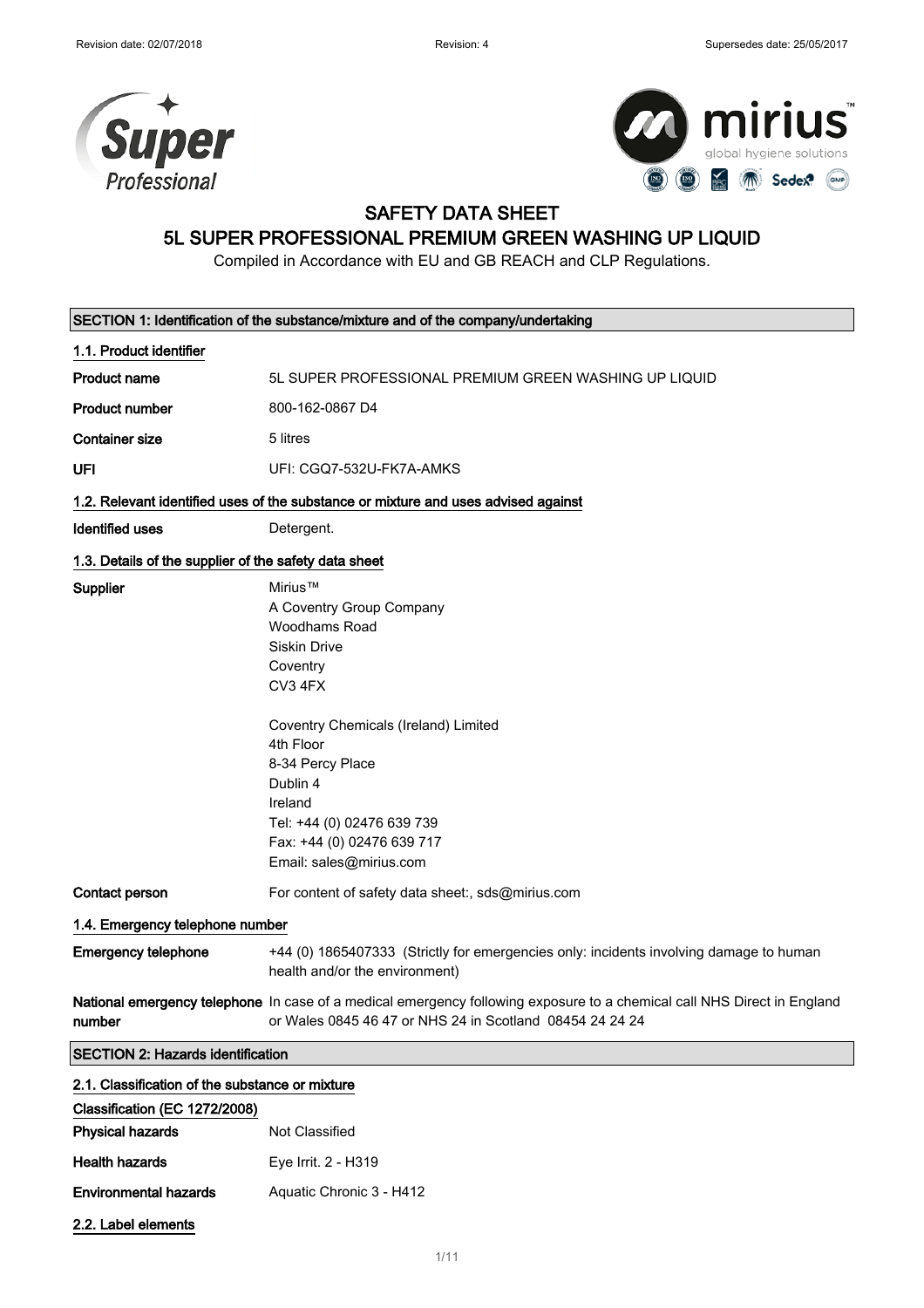#### Hazard pictograms

| e |  |
|---|--|
|   |  |

| Signal word                               | Warning                                                                                                                                                                                                                                                                                                                                                                                                                                  |
|-------------------------------------------|------------------------------------------------------------------------------------------------------------------------------------------------------------------------------------------------------------------------------------------------------------------------------------------------------------------------------------------------------------------------------------------------------------------------------------------|
| <b>Hazard statements</b>                  | H319 Causes serious eye irritation.<br>H412 Harmful to aquatic life with long lasting effects.                                                                                                                                                                                                                                                                                                                                           |
| <b>Precautionary statements</b>           | P102 Keep out of reach of children.<br>P264 Wash contaminated skin thoroughly after handling.<br>P280 Wear protective gloves.<br>P305+P351+P338 IF IN EYES: Rinse cautiously with water for several minutes. Remove<br>contact lenses, if present and easy to do. Continue rinsing.<br>P337+P313 If eye irritation persists: Get medical advice/ attention.<br>P501 Dispose of contents/ container in accordance with local regulations. |
| Contains                                  | C12-14-ALKYL ETHER SULFATES, COCONUT DIETHANOLAMIDE, AMINES, C12-14 -<br>ALKYLDIMETHYL, N-OXIDES                                                                                                                                                                                                                                                                                                                                         |
| Detergent labelling                       | 15 - < 30% anionic surfactants, < 5% non-ionic surfactants, < 5% perfumes, Contains d-<br>LIMONENE, 2-Bromo-2-nitropropane-1, 3-diol                                                                                                                                                                                                                                                                                                     |
| Supplementary precautionary<br>statements | P310 Immediately call a POISON CENTER/ doctor.<br>P321 Specific treatment (see medical advice on this label).<br>P332+P313 If skin irritation occurs: Get medical advice/ attention.<br>P362+P364 Take off contaminated clothing and wash it before reuse.<br>P302+P352 IF ON SKIN: Wash with plenty of water.                                                                                                                           |

#### 2.3. Other hazards

Eye Dam. 1 - H318 Aquatic Chronic 3 - H412

This product does not contain any substances classified as PBT or vPvB.

#### SECTION 3: Composition/information on ingredients

# 3.2. Mixtures C12-14-ALKYL ETHER SULFATES 10-30% and the contract of the contract of the contract of the contract of the contract of the contract of the contract of the contract of the contract of the contract of the contract of the con CAS number: 68891-38-3 EC number: 500-234-8 REACH registration number: 01- 2119488639-16-XXXX Classification Skin Irrit. 2 - H315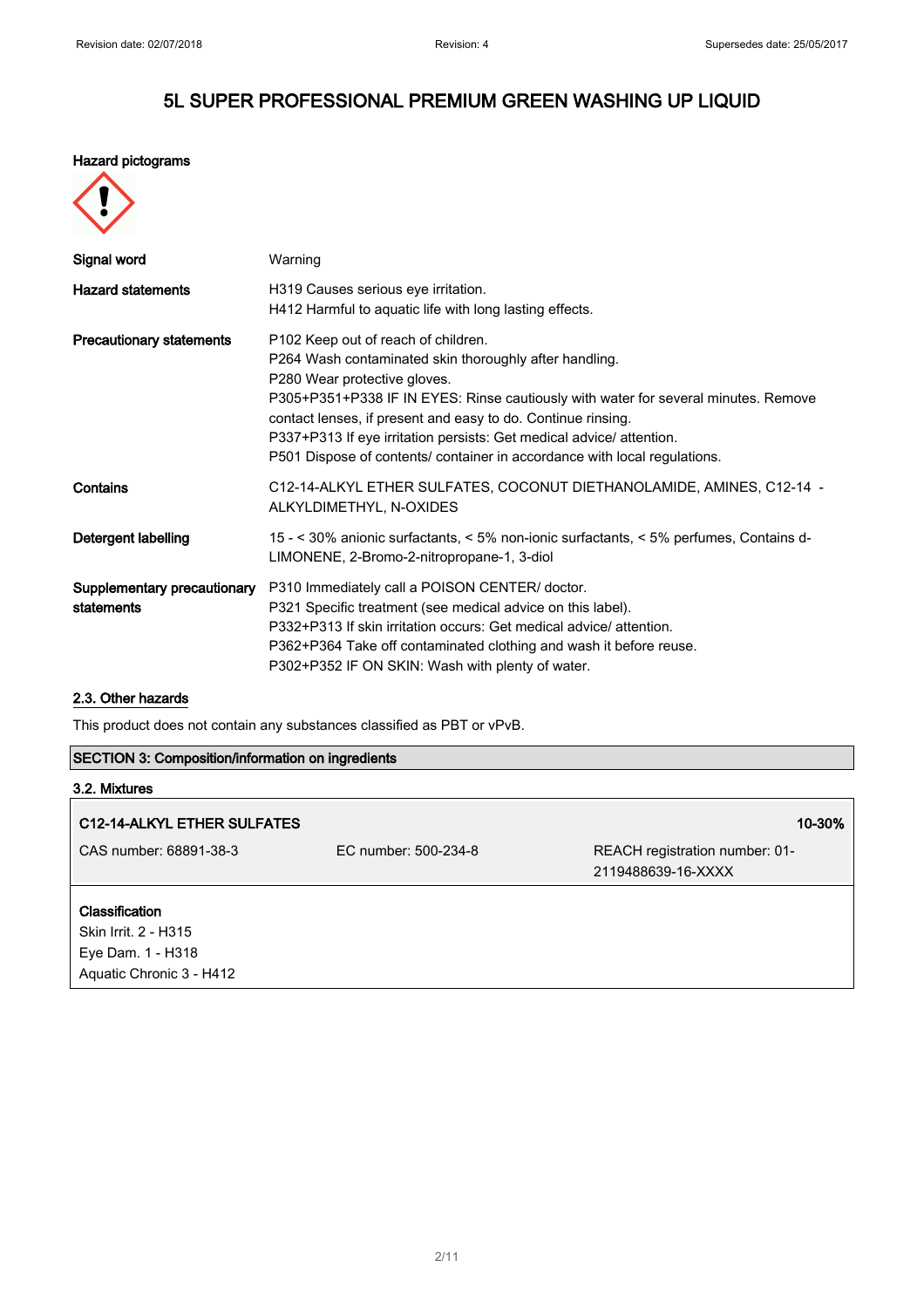| <b>BRONOPOL (INN)</b>      |                                           |                                                      | $1\%$ |
|----------------------------|-------------------------------------------|------------------------------------------------------|-------|
| CAS number: 52-51-7        | EC number: 200-143-0                      | REACH registration number: 01-<br>2119980938-15-XXXX |       |
| M factor (Acute) = $10$    |                                           |                                                      |       |
|                            |                                           |                                                      |       |
| <b>Classification</b>      | Classification (67/548/EEC or 1999/45/EC) |                                                      |       |
| Acute Tox. 4 - H302        | Xn;R21/22 Xi;R37/38,R41 N;R50             |                                                      |       |
| <b>Acute Tox. 4 - H312</b> |                                           |                                                      |       |
| Skin Irrit. 2 - H315       |                                           |                                                      |       |
| Eye Dam. 1 - H318          |                                           |                                                      |       |
| STOT SE 3 - H335           |                                           |                                                      |       |
| Aquatic Acute 1 - H400     |                                           |                                                      |       |
| Aquatic Chronic 2 - H411   |                                           |                                                      |       |

The Full Text for all R-Phrases and Hazard Statements are Displayed in Section 16.

| <b>SECTION 4: First aid measures</b>    |                                                                                                                                                                                                                                                                              |  |  |
|-----------------------------------------|------------------------------------------------------------------------------------------------------------------------------------------------------------------------------------------------------------------------------------------------------------------------------|--|--|
| 4.1. Description of first aid measures  |                                                                                                                                                                                                                                                                              |  |  |
| <b>General information</b>              | Provide eyewash station.                                                                                                                                                                                                                                                     |  |  |
| Inhalation                              | Move affected person to fresh air at once. Rinse nose and mouth with water. Get medical<br>attention if any discomfort continues.                                                                                                                                            |  |  |
| Ingestion                               | Never give anything by mouth to an unconscious person. Do not induce vomiting. Rinse<br>mouth thoroughly with water. Get medical attention if any discomfort continues.                                                                                                      |  |  |
| <b>Skin contact</b>                     | Rinse immediately with plenty of water. Remove contaminated clothing. Get medical attention<br>if irritation persists after washing.                                                                                                                                         |  |  |
| Eye contact                             | Rinse immediately with plenty of water. Remove any contact lenses and open eyelids wide<br>apart. Continue to rinse for at least 15 minutes. Get medical attention if symptoms are severe<br>or persist after washing. Show this Safety Data Sheet to the medical personnel. |  |  |
|                                         | 4.2. Most important symptoms and effects, both acute and delayed                                                                                                                                                                                                             |  |  |
| General information                     | Provide eyewash station.                                                                                                                                                                                                                                                     |  |  |
| Skin contact                            | Prolonged contact may cause redness, irritation and dry skin.                                                                                                                                                                                                                |  |  |
| Eye contact                             | The product is irritating to eyes and skin. Prolonged or repeated exposure may cause the<br>following adverse effects: Irritation and redness, followed by blurred vision. Corneal damage.<br>Risk of serious damage to eyes.                                                |  |  |
|                                         | 4.3. Indication of any immediate medical attention and special treatment needed                                                                                                                                                                                              |  |  |
| Notes for the doctor                    | No specific recommendations.                                                                                                                                                                                                                                                 |  |  |
| <b>SECTION 5: Firefighting measures</b> |                                                                                                                                                                                                                                                                              |  |  |
| 5.1. Extinguishing media                |                                                                                                                                                                                                                                                                              |  |  |
| Suitable extinguishing media            | The product is not flammable. Use fire-extinguishing media suitable for the surrounding fire.<br>Foam, carbon dioxide or dry powder.                                                                                                                                         |  |  |
|                                         | 5.2. Special hazards arising from the substance or mixture                                                                                                                                                                                                                   |  |  |
| <b>Hazardous combustion</b><br>products | Thermal decomposition or combustion products may include the following substances: Oxides<br>of carbon. Toxic gases or vapours.                                                                                                                                              |  |  |
| 5.3. Advice for firefighters            |                                                                                                                                                                                                                                                                              |  |  |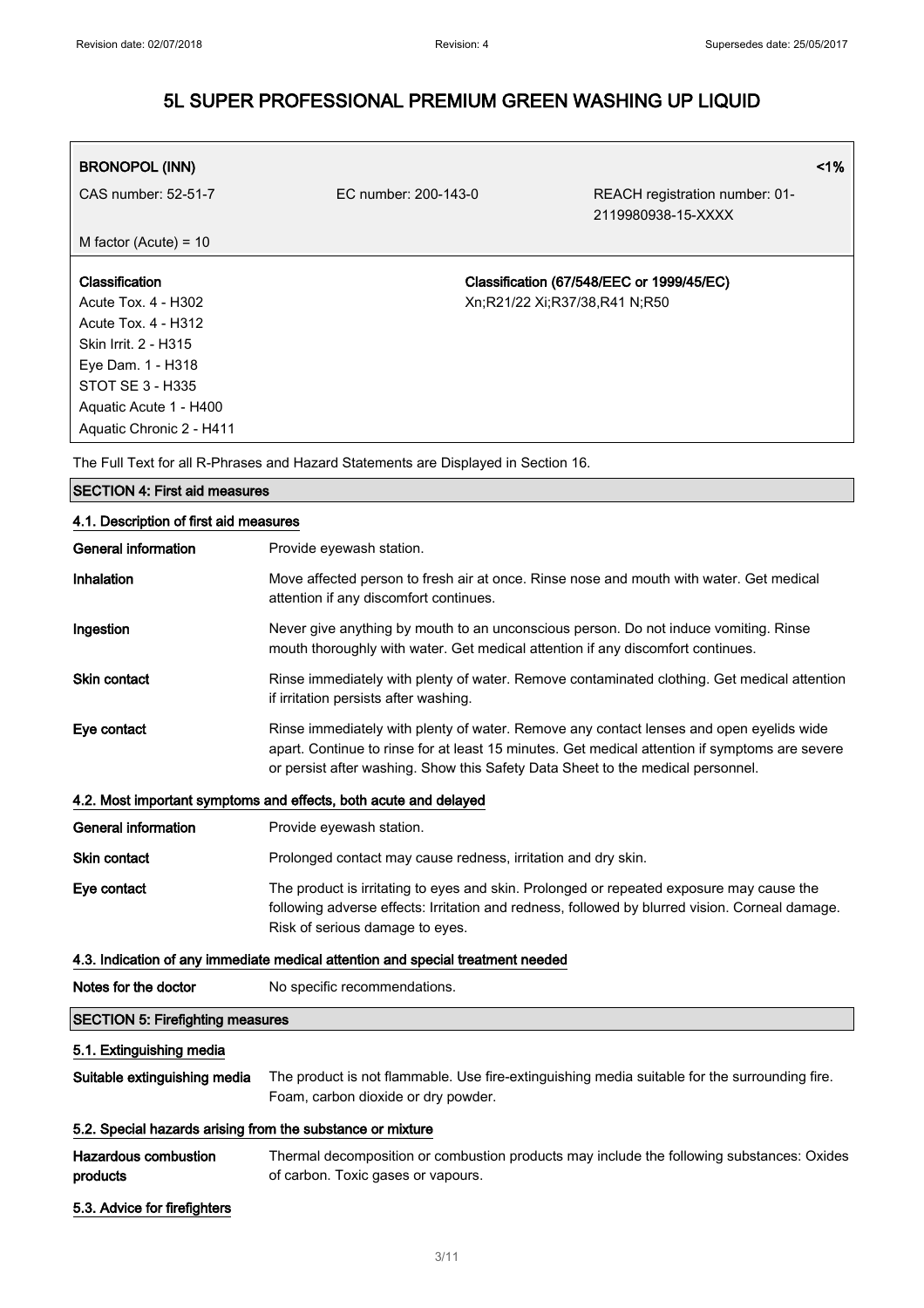| Protective actions during<br>firefighting                 | Control run-off water by containing and keeping it out of sewers and watercourses.                                                                                                                                                                                                                                                               |  |
|-----------------------------------------------------------|--------------------------------------------------------------------------------------------------------------------------------------------------------------------------------------------------------------------------------------------------------------------------------------------------------------------------------------------------|--|
| Special protective equipment<br>for firefighters          | Wear positive-pressure self-contained breathing apparatus (SCBA) and appropriate protective<br>clothing.                                                                                                                                                                                                                                         |  |
| <b>SECTION 6: Accidental release measures</b>             |                                                                                                                                                                                                                                                                                                                                                  |  |
|                                                           | 6.1. Personal precautions, protective equipment and emergency procedures                                                                                                                                                                                                                                                                         |  |
| <b>Personal precautions</b>                               | For personal protection, see Section 8. Treat the spilled material according to the instructions<br>in the clean-up section. Take care as floors and other surfaces may become slippery.                                                                                                                                                         |  |
| 6.2. Environmental precautions                            |                                                                                                                                                                                                                                                                                                                                                  |  |
| <b>Environmental precautions</b>                          | Collect and dispose of spillage as indicated in Section 13. Do not discharge into drains or<br>watercourses or onto the ground.                                                                                                                                                                                                                  |  |
| 6.3. Methods and material for containment and cleaning up |                                                                                                                                                                                                                                                                                                                                                  |  |
| Methods for cleaning up                                   | Stop leak if safe to do so. Absorb in vermiculite, dry sand or earth and place into containers.<br>Flush contaminated area with plenty of water. Avoid the spillage or runoff entering drains,<br>sewers or watercourses.                                                                                                                        |  |
| 6.4. Reference to other sections                          |                                                                                                                                                                                                                                                                                                                                                  |  |
| Reference to other sections                               | For personal protection, see Section 8. See Section 11 for additional information on health<br>hazards. For waste disposal, see Section 13.                                                                                                                                                                                                      |  |
| <b>SECTION 7: Handling and storage</b>                    |                                                                                                                                                                                                                                                                                                                                                  |  |
| 7.1. Precautions for safe handling                        |                                                                                                                                                                                                                                                                                                                                                  |  |
| <b>Usage precautions</b>                                  | Provide adequate ventilation. Avoid spilling. Avoid contact with skin and eyes. Wear protective<br>clothing as described in Section 8 of this safety data sheet. Avoid breathing vapour/spray. Do<br>not mix with other household chemical products. Do not mix with acid.                                                                       |  |
| Advice on general<br>occupational hygiene                 | Good personal hygiene procedures should be implemented. Do not eat, drink or smoke when<br>using this product. Wash skin thoroughly after handling. Take off contaminated clothing and<br>wash it before reuse. Use appropriate hand lotion to prevent defatting and cracking of skin.                                                           |  |
|                                                           | 7.2. Conditions for safe storage, including any incompatibilities                                                                                                                                                                                                                                                                                |  |
| <b>Storage precautions</b>                                | Store in tightly-closed, original container in a dry, cool and well-ventilated place. Store at room<br>temperature. Keep out of the reach of children. Keep away from heat, hot surfaces, sparks,<br>open flames and other ignition sources. No smoking.                                                                                         |  |
| 7.3. Specific end use(s)                                  |                                                                                                                                                                                                                                                                                                                                                  |  |
| Specific end use(s)                                       | The identified uses for this product are detailed in Section 1.2.                                                                                                                                                                                                                                                                                |  |
| <b>SECTION 8: Exposure controls/Personal protection</b>   |                                                                                                                                                                                                                                                                                                                                                  |  |
| 8.1. Control parameters                                   |                                                                                                                                                                                                                                                                                                                                                  |  |
|                                                           | C12-14-ALKYL ETHER SULFATES (CAS: 68891-38-3)                                                                                                                                                                                                                                                                                                    |  |
| <b>DNEL</b>                                               | Workers - Inhalation; Long term systemic effects: 175 mg/m <sup>3</sup><br>Workers - Dermal; Long term systemic effects: 2750 mg/kg/day<br>Consumer - Inhalation; Long term systemic effects: 52 mg/m <sup>3</sup><br>Consumer - Dermal; Long term systemic effects: 1650 mg/kg/day<br>Consumer - Oral; Long term systemic effects: 15 mg/kg/day |  |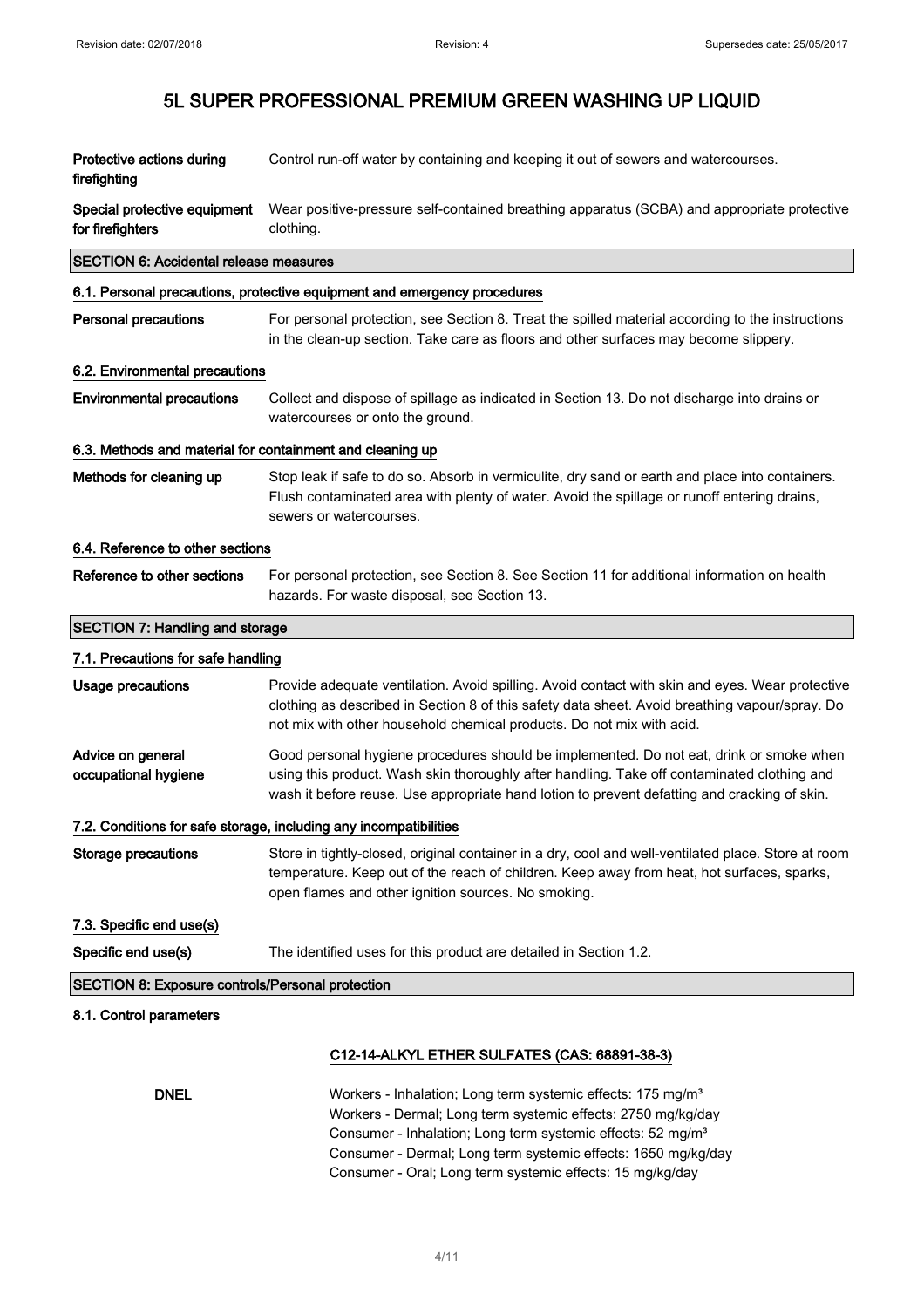| <b>PNEC</b>            | - Fresh water; 0.24 mg/l<br>- marine water; 0.024 mg/l<br>- Intermittent release; 0.071 mg/l<br>- Sediment, Fresh water; 0.917 mg/kg<br>- Sediment, marine water; 0.092 mg/kg<br>- Soil; 7.5 mg/kg<br>- STP; 10,000 mg/l                                                                                                                                                                                                                                                                                                                                                                                                                                                                                                                                                                                                                                                                                                                                                                                                                                                                                                                                                                                                                                                                                                                                                                                          |  |  |
|------------------------|-------------------------------------------------------------------------------------------------------------------------------------------------------------------------------------------------------------------------------------------------------------------------------------------------------------------------------------------------------------------------------------------------------------------------------------------------------------------------------------------------------------------------------------------------------------------------------------------------------------------------------------------------------------------------------------------------------------------------------------------------------------------------------------------------------------------------------------------------------------------------------------------------------------------------------------------------------------------------------------------------------------------------------------------------------------------------------------------------------------------------------------------------------------------------------------------------------------------------------------------------------------------------------------------------------------------------------------------------------------------------------------------------------------------|--|--|
|                        | LIMONENE (CAS: 5989-27-5)                                                                                                                                                                                                                                                                                                                                                                                                                                                                                                                                                                                                                                                                                                                                                                                                                                                                                                                                                                                                                                                                                                                                                                                                                                                                                                                                                                                         |  |  |
| <b>DNEL</b>            | Workers - Inhalation; Long term systemic effects: 66.7 mg/m <sup>3</sup><br>Workers - Dermal; Long term systemic effects: 9.5 mg/kg/day<br>General population - Inhalation; Long term systemic effects: 16.6 mg/m <sup>3</sup><br>General population - Dermal; Long term systemic effects: 4.8 mg/kg/day<br>General population - Oral; Long term systemic effects: 4.8 mg/kg/day                                                                                                                                                                                                                                                                                                                                                                                                                                                                                                                                                                                                                                                                                                                                                                                                                                                                                                                                                                                                                                  |  |  |
| <b>PNEC</b>            | - Fresh water; 0.014 mg/l<br>- marine water; 0.00014 mg/l<br>$-$ STP; 1.8 mg/l<br>- Sediment (Freshwater); 3.85 mg/kg<br>- Sediment (Marinewater); 0.385 mg/kg<br>- Soil; 0.763 mg/kg                                                                                                                                                                                                                                                                                                                                                                                                                                                                                                                                                                                                                                                                                                                                                                                                                                                                                                                                                                                                                                                                                                                                                                                                                             |  |  |
|                        | <b>BRONOPOL (INN) (CAS: 52-51-7)</b>                                                                                                                                                                                                                                                                                                                                                                                                                                                                                                                                                                                                                                                                                                                                                                                                                                                                                                                                                                                                                                                                                                                                                                                                                                                                                                                                                                              |  |  |
| <b>DNEL</b>            | Workers - Inhalation; Long term systemic effects: 4.1 mg/m <sup>3</sup><br>Workers - Inhalation; Short term systemic effects: 12.3 mg/m <sup>3</sup><br>Workers - Inhalation; Long term local effects: 4.2 mg/m <sup>3</sup><br>Workers - Inhalation; Short term local effects: 4.2 mg/m <sup>3</sup><br>Workers - Dermal; Long term systemic effects: 2.3 mg/kg/day<br>Workers - Dermal; Short term systemic effects: 7 mg/kg/day<br>Workers - Dermal; Long term local effects: 0.013 mg/cm <sup>2</sup><br>Workers - Dermal; Short term local effects: 0.013 mg/cm <sup>2</sup><br>General population - Inhalation; Long term systemic effects: 1.2 mg/m <sup>3</sup><br>General population - Inhalation; Short term systemic effects: 3.7 mg/m <sup>3</sup><br>General population - Inhalation; Long term local effects: 1.3 mg/m <sup>3</sup><br>General population - Inhalation; Short term local effects: 1.3 mg/m <sup>3</sup><br>General population - Dermal; Long term systemic effects: 1.4 mg/kg/day<br>General population - Dermal; Short term systemic effects: 4.2 mg/kg/day<br>General population - Dermal; Long term local effects: 0.008 mg/cm <sup>2</sup><br>General population - Dermal; Short term local effects: 0.008 mg/cm <sup>2</sup><br>General population - Oral; Long term systemic effects: 0.35 mg/kg/day<br>General population - Oral; Short term systemic effects: 1.1 mg/kg/day |  |  |
| <b>PNEC</b>            | - Fresh water; 0.01 mg/l<br>- marine water; 0.008 mg/l<br>- Intermittent release; 0.0025 mg/l<br>- STP; 0.43 mg/l<br>- Sediment (Freshwater); 0.041 mg/kg<br>- Sediment (Marinewater); 0.00328 mg/kg<br>- Soil; 0.5 mg/kg                                                                                                                                                                                                                                                                                                                                                                                                                                                                                                                                                                                                                                                                                                                                                                                                                                                                                                                                                                                                                                                                                                                                                                                         |  |  |
| 8.2. Exposure controls |                                                                                                                                                                                                                                                                                                                                                                                                                                                                                                                                                                                                                                                                                                                                                                                                                                                                                                                                                                                                                                                                                                                                                                                                                                                                                                                                                                                                                   |  |  |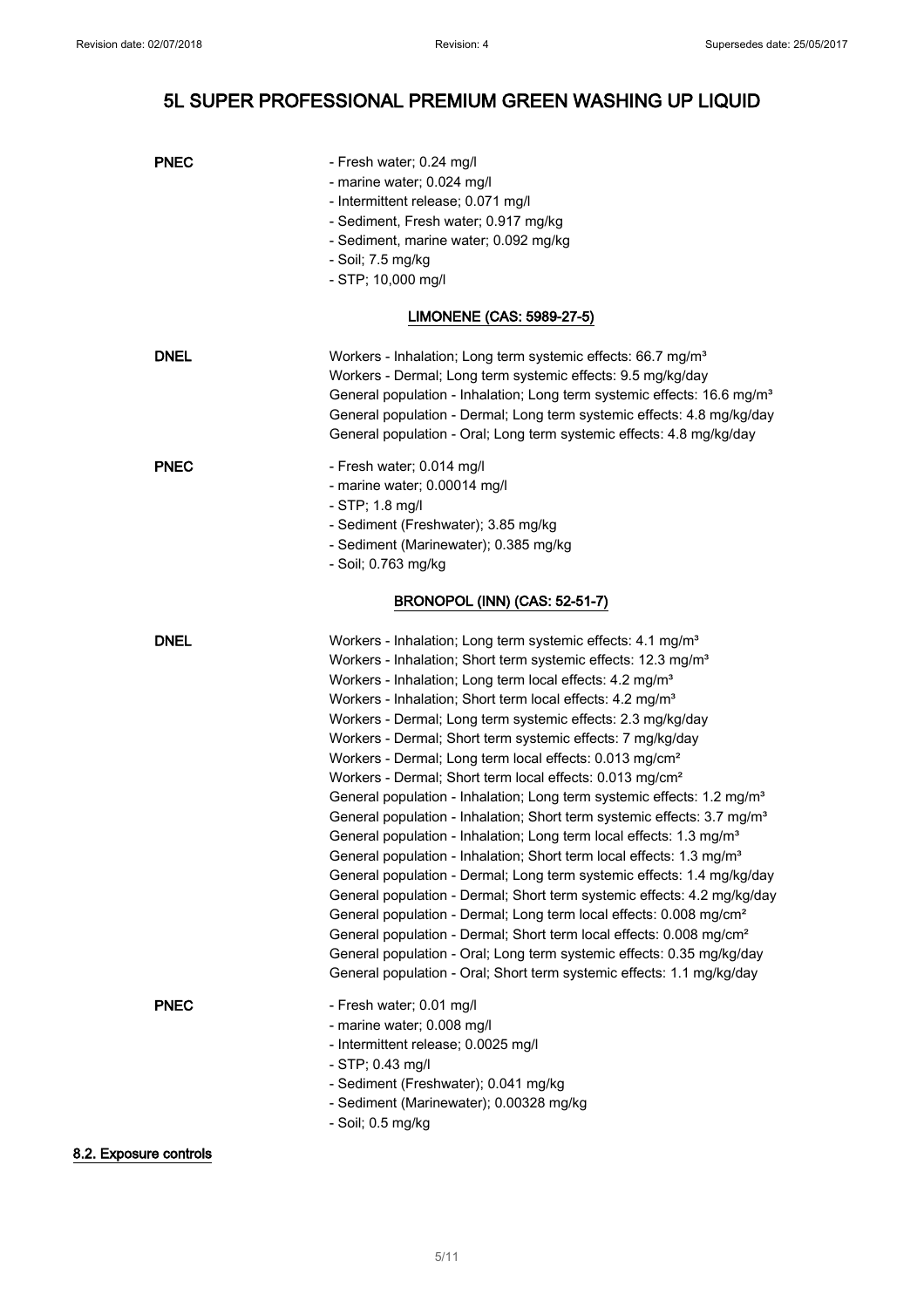Protective equipment

| Appropriate engineering<br>controls | Provide adequate ventilation.                                                                                                                                                                                                                                                                                                                                                          |
|-------------------------------------|----------------------------------------------------------------------------------------------------------------------------------------------------------------------------------------------------------------------------------------------------------------------------------------------------------------------------------------------------------------------------------------|
| Eye/face protection                 | Eyewear complying with an approved standard should be worn if a risk assessment indicates<br>eye contact is possible. Unless the assessment indicates a higher degree of protection is<br>required, the following protection should be worn: Tight-fitting safety glasses. Personal<br>protective equipment for eye and face protection should comply with European Standard<br>EN166. |
| Other skin and body<br>protection   | Wear appropriate clothing to prevent repeated or prolonged skin contact. Use appropriate<br>hand lotion to prevent defatting and cracking of skin.                                                                                                                                                                                                                                     |
| Hygiene measures                    | When using do not eat, drink or smoke. Good personal hygiene procedures should be<br>implemented. Wash hands and any other contaminated areas of the body with soap and<br>water before leaving the work site. Use appropriate skin cream to prevent drying of skin.                                                                                                                   |
| Respiratory protection              | Respiratory protection not required.                                                                                                                                                                                                                                                                                                                                                   |
| Environmental exposure<br>controls  | Avoid releasing into the environment.                                                                                                                                                                                                                                                                                                                                                  |

#### SECTION 9: Physical and chemical properties

| 9.1. Information on basic physical and chemical properties |                                     |  |
|------------------------------------------------------------|-------------------------------------|--|
| Appearance                                                 | Liquid.                             |  |
| Colour                                                     | Green.                              |  |
| Odour                                                      | Lemon.                              |  |
| <b>Odour threshold</b>                                     | Not applicable.                     |  |
| рH                                                         | pH (concentrated solution): 6.5-8.5 |  |
| Flash point                                                | Not applicable.                     |  |
| <b>Evaporation rate</b>                                    | Not applicable.                     |  |
| <b>Evaporation factor</b>                                  | Not applicable.                     |  |
| Flammability (solid, gas)                                  | Not applicable.                     |  |
| Upper/lower flammability or<br>explosive limits            | Not applicable.                     |  |
| <b>Other flammability</b>                                  | Not applicable.                     |  |
| Vapour pressure                                            | Not applicable.                     |  |
| Vapour density                                             | Not applicable.                     |  |
| <b>Relative density</b>                                    | 1.020-1.040 @ 20°C                  |  |
| <b>Bulk density</b>                                        | Not applicable.                     |  |
| Solubility(ies)                                            | Soluble in water.                   |  |
| <b>Partition coefficient</b>                               | Not applicable.                     |  |
| Auto-ignition temperature                                  | Not applicable.                     |  |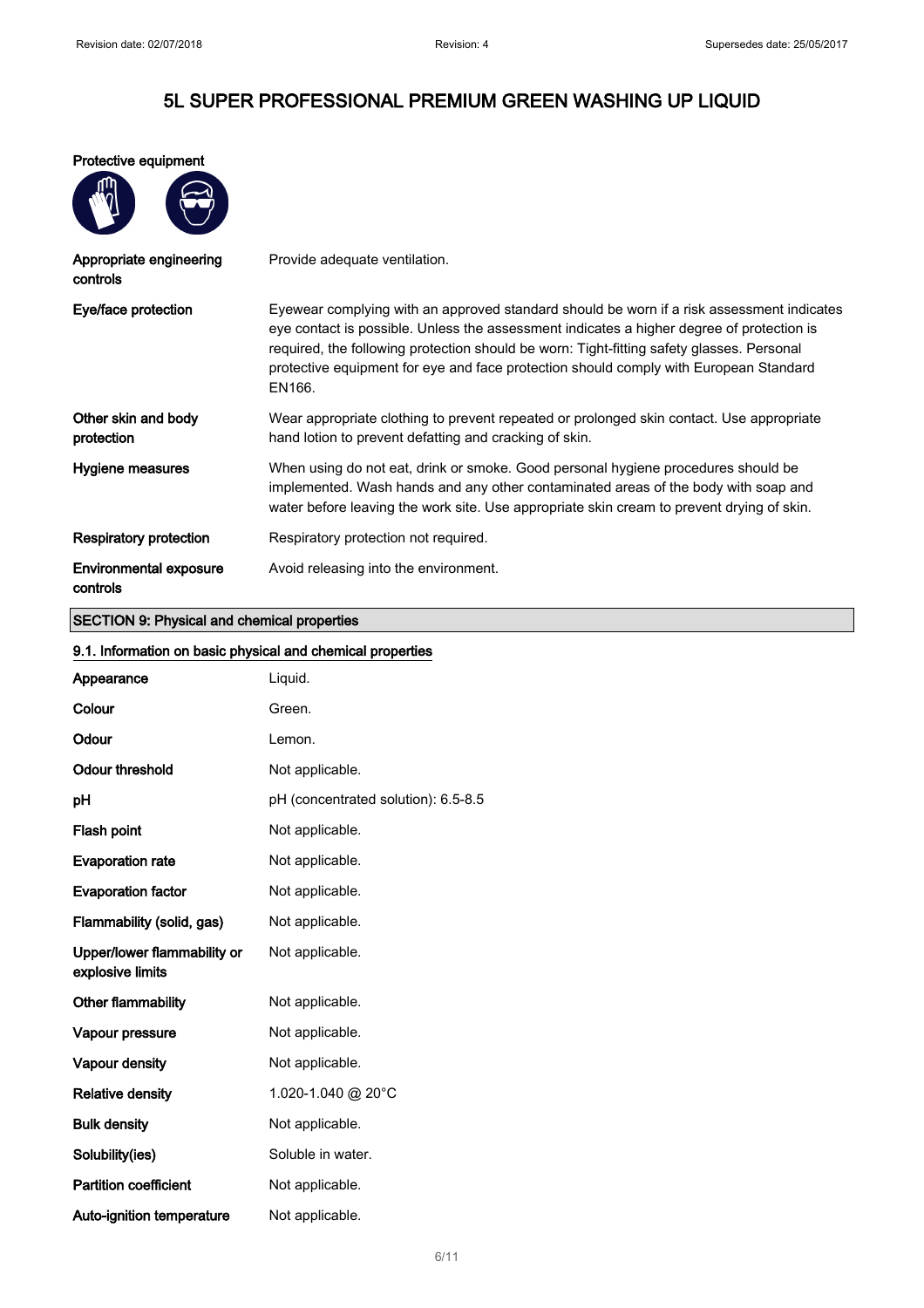| <b>Decomposition Temperature</b>                                    | Not applicable.                                                                                                                    |
|---------------------------------------------------------------------|------------------------------------------------------------------------------------------------------------------------------------|
| <b>Viscosity</b>                                                    | 800-1500 cP, s @ 20°C                                                                                                              |
| <b>Explosive properties</b>                                         | There are no chemical groups present in the product that are associated with explosive<br>properties.                              |
| <b>Explosive under the influence</b><br>of a flame                  | Not considered to be explosive.                                                                                                    |
| <b>Oxidising properties</b>                                         | The mixture itself has not been tested but none of the ingredient substances meet the criteria<br>for classification as oxidising. |
| Comments                                                            | Information given is applicable to the product as supplied.                                                                        |
| 9.2. Other information                                              |                                                                                                                                    |
| Other information                                                   | Not relevant.                                                                                                                      |
| Refractive index                                                    | $16 - 18$                                                                                                                          |
| <b>SECTION 10: Stability and reactivity</b>                         |                                                                                                                                    |
| 10.1. Reactivity                                                    |                                                                                                                                    |
| Reactivity                                                          | There are no known reactivity hazards associated with this product.                                                                |
| 10.2. Chemical stability                                            |                                                                                                                                    |
| <b>Stability</b>                                                    | Stable at normal ambient temperatures.                                                                                             |
| 10.3. Possibility of hazardous reactions                            |                                                                                                                                    |
| Possibility of hazardous<br>reactions                               | Not applicable.                                                                                                                    |
| 10.4. Conditions to avoid                                           |                                                                                                                                    |
| <b>Conditions to avoid</b>                                          | Avoid exposure to high temperatures or direct sunlight.                                                                            |
| 10.5. Incompatible materials                                        |                                                                                                                                    |
| <b>Materials to avoid</b>                                           | No specific material or group of materials is likely to react with the product to produce a<br>hazardous situation.                |
| 10.6. Hazardous decomposition products                              |                                                                                                                                    |
| Hazardous decomposition<br>products                                 | No known hazardous decomposition products.                                                                                         |
| <b>SECTION 11: Toxicological information</b>                        |                                                                                                                                    |
| 11.1. Information on toxicological effects                          |                                                                                                                                    |
| <b>Toxicological effects</b>                                        | Information given is based on data of the components and of similar products.                                                      |
| Acute toxicity - oral<br>Notes (oral LD <sub>50</sub> )             | Based on available data the classification criteria are not met.                                                                   |
| Acute toxicity - dermal<br>Notes (dermal LD <sub>50</sub> )         | Calculation method. Based on available data the classification criteria are not met.                                               |
| Acute toxicity - inhalation<br>Notes (inhalation LC <sub>50</sub> ) | Based on available data the classification criteria are not met.                                                                   |
| Skin corrosion/irritation<br>Skin corrosion/irritation              | Based on available data the classification criteria are not met.                                                                   |

7/ 11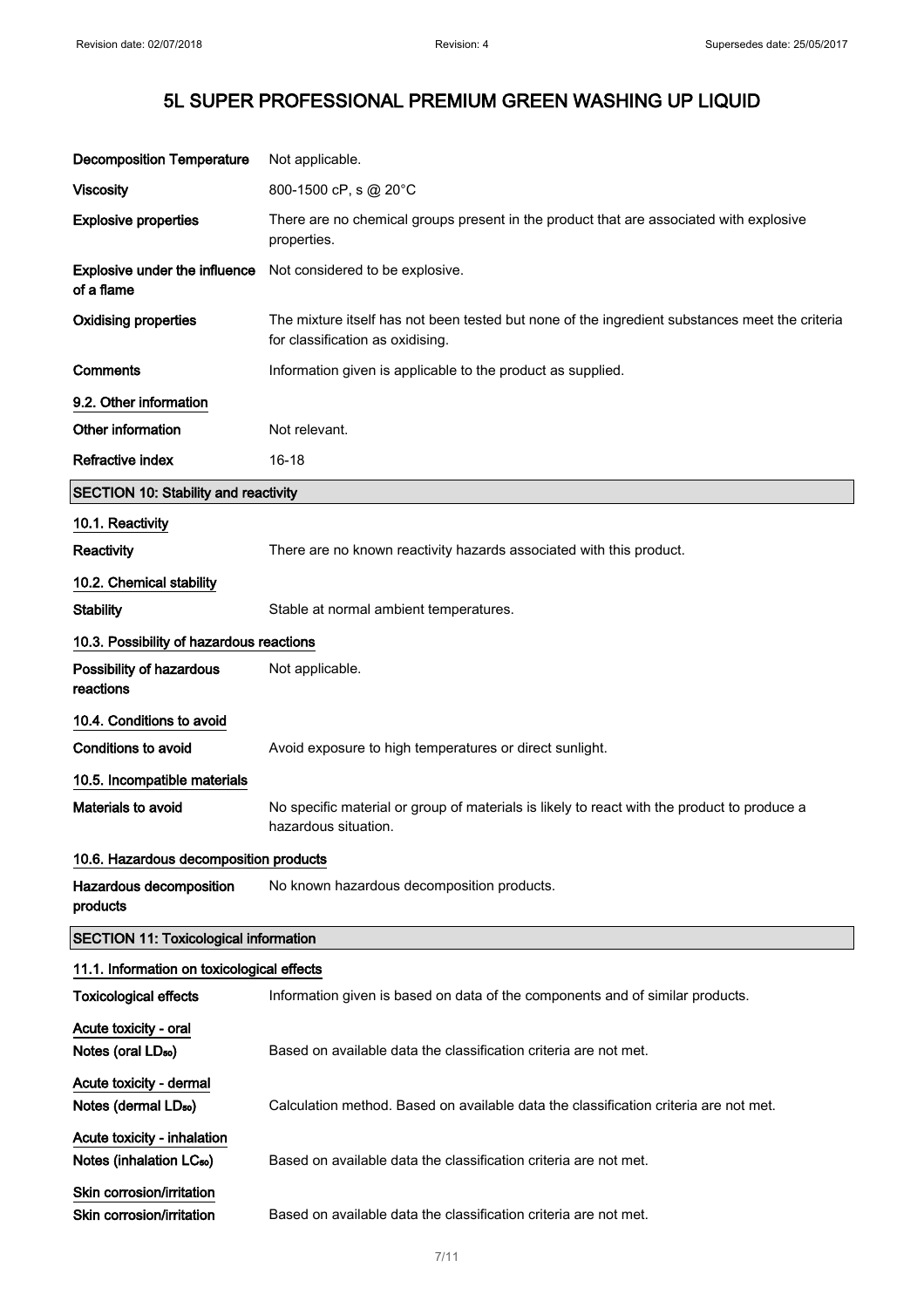| Serious eye damage/irritation                      |                                                                                                                                                                                                                             |  |
|----------------------------------------------------|-----------------------------------------------------------------------------------------------------------------------------------------------------------------------------------------------------------------------------|--|
| Serious eye damage/irritation                      | Irritation of eyes is assumed. Calculation method.                                                                                                                                                                          |  |
| Respiratory sensitisation                          |                                                                                                                                                                                                                             |  |
| Respiratory sensitisation                          | Based on available data the classification criteria are not met.                                                                                                                                                            |  |
| <b>Skin sensitisation</b>                          |                                                                                                                                                                                                                             |  |
| <b>Skin sensitisation</b>                          | Based on available data the classification criteria are not met.                                                                                                                                                            |  |
| Germ cell mutagenicity                             |                                                                                                                                                                                                                             |  |
| Genotoxicity - in vitro                            | Does not contain any substances known to be mutagenic.                                                                                                                                                                      |  |
| Carcinogenicity                                    |                                                                                                                                                                                                                             |  |
| Carcinogenicity                                    | Does not contain any substances known to be carcinogenic.                                                                                                                                                                   |  |
| Reproductive toxicity                              |                                                                                                                                                                                                                             |  |
| Reproductive toxicity - fertility                  | Does not contain any substances known to be toxic to reproduction.                                                                                                                                                          |  |
| Specific target organ toxicity - single exposure   |                                                                                                                                                                                                                             |  |
| STOT - single exposure                             | Not classified as a specific target organ toxicant after a single exposure.                                                                                                                                                 |  |
| Specific target organ toxicity - repeated exposure |                                                                                                                                                                                                                             |  |
| STOT - repeated exposure                           | Not classified as a specific target organ toxicant after repeated exposure.                                                                                                                                                 |  |
|                                                    |                                                                                                                                                                                                                             |  |
| <b>General information</b>                         | This product has low toxicity.                                                                                                                                                                                              |  |
| Ingestion                                          | May cause irritation. Symptoms following overexposure may include the following: Stomach<br>pain. Nausea, vomiting. Diarrhoea.                                                                                              |  |
| <b>Skin contact</b>                                | Skin irritation should not occur when used as recommended. Prolonged or repeated exposure<br>may cause the following adverse effects: Irritation. Redness. Dryness and/or cracking. Mild<br>dermatitis, allergic skin rash. |  |
| Eye contact                                        | Irritating to eyes. May cause serious eye damage. Severe irritation, burning, tearing and<br>blurred vision. Corneal damage.                                                                                                |  |
|                                                    |                                                                                                                                                                                                                             |  |

### Toxicological information on ingredients.

#### C12-14-ALKYL ETHER SULFATES

| Acute toxicity - oral                                     |         |
|-----------------------------------------------------------|---------|
| Acute toxicity oral (LD <sub>50</sub><br>mg/kg)           | 4,100.0 |
| <b>Species</b>                                            | Rat     |
| ATE oral (mg/kg)                                          | 4.100.0 |
| Acute toxicity - dermal                                   |         |
| Acute toxicity dermal (LD <sub>50</sub> 2,001.0<br>mg/kg) |         |
| <b>Species</b>                                            | Rat     |
| ATE dermal (mg/kg)                                        | 2.001.0 |
| والمحامر والمرجان<br>$\sim$ $-$                           |         |

SECTION 12: Ecological information

Ecotoxicity **Harmful to aquatic life with long lasting effects.**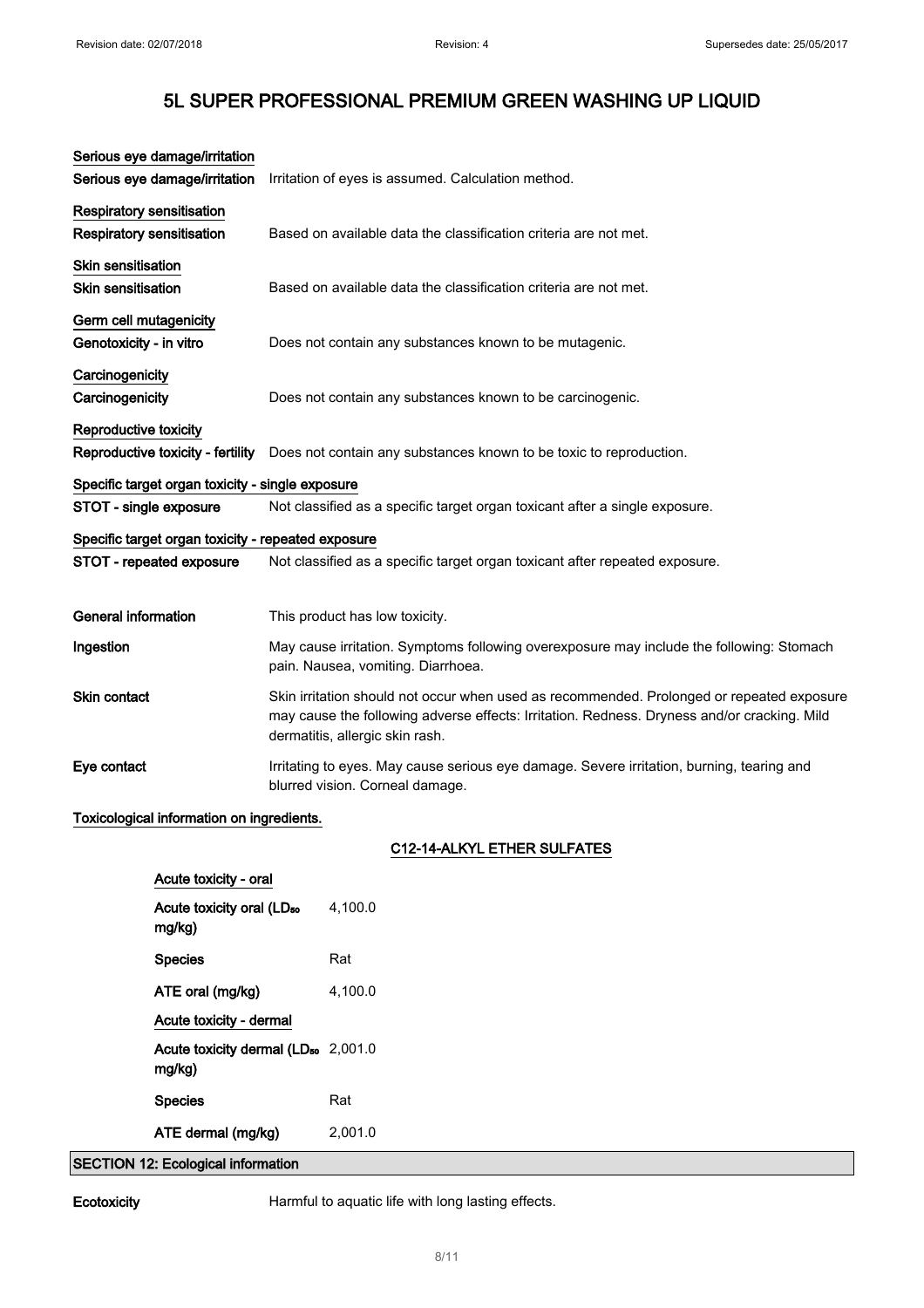| 12.1. Toxicity                                              |                                                                                                                                                                                                                                                                                                                                                                                                                                                      |  |  |
|-------------------------------------------------------------|------------------------------------------------------------------------------------------------------------------------------------------------------------------------------------------------------------------------------------------------------------------------------------------------------------------------------------------------------------------------------------------------------------------------------------------------------|--|--|
| <b>Toxicity</b>                                             | The product contains a substance which is harmful to aquatic organisms.                                                                                                                                                                                                                                                                                                                                                                              |  |  |
| 12.2. Persistence and degradability                         |                                                                                                                                                                                                                                                                                                                                                                                                                                                      |  |  |
| Persistence and degradability                               | There are no data on the degradability of this product. The surfactant(s) contained in this<br>product complies(comply) with the biodegradability criteria as laid down in Regulation (EC)<br>No. 648/2004 on detergents. Data to support this assertion are held at the disposal of the<br>competent authorities of the Member States and will be made available to them at their direct<br>request, or at the request of a detergent manufacturer. |  |  |
| 12.3. Bioaccumulative potential                             |                                                                                                                                                                                                                                                                                                                                                                                                                                                      |  |  |
| <b>Bioaccumulative potential</b>                            | No data available on bioaccumulation.                                                                                                                                                                                                                                                                                                                                                                                                                |  |  |
| <b>Partition coefficient</b>                                | Not applicable.                                                                                                                                                                                                                                                                                                                                                                                                                                      |  |  |
| 12.4. Mobility in soil                                      |                                                                                                                                                                                                                                                                                                                                                                                                                                                      |  |  |
| <b>Mobility</b>                                             | The product is water-soluble and may spread in water systems.                                                                                                                                                                                                                                                                                                                                                                                        |  |  |
| 12.5. Results of PBT and vPvB assessment                    |                                                                                                                                                                                                                                                                                                                                                                                                                                                      |  |  |
| Results of PBT and vPvB<br>assessment                       | This product does not contain any substances classified as PBT or vPvB.                                                                                                                                                                                                                                                                                                                                                                              |  |  |
| 12.6. Other adverse effects                                 |                                                                                                                                                                                                                                                                                                                                                                                                                                                      |  |  |
| Other adverse effects                                       | None known.                                                                                                                                                                                                                                                                                                                                                                                                                                          |  |  |
| <b>SECTION 13: Disposal considerations</b>                  |                                                                                                                                                                                                                                                                                                                                                                                                                                                      |  |  |
| 13.1. Waste treatment methods                               |                                                                                                                                                                                                                                                                                                                                                                                                                                                      |  |  |
| <b>General information</b>                                  | Do not discharge into drains or watercourses or onto the ground.                                                                                                                                                                                                                                                                                                                                                                                     |  |  |
| <b>Disposal methods</b>                                     | Dispose of waste to licensed waste disposal site in accordance with the requirements of the<br>local Waste Disposal Authority. Reuse or recycle products wherever possible.                                                                                                                                                                                                                                                                          |  |  |
| <b>SECTION 14: Transport information</b>                    |                                                                                                                                                                                                                                                                                                                                                                                                                                                      |  |  |
| General                                                     | The product is not covered by international regulations on the transport of dangerous goods<br>(IMDG, IATA, ADR/RID).                                                                                                                                                                                                                                                                                                                                |  |  |
| 14.1. UN number                                             |                                                                                                                                                                                                                                                                                                                                                                                                                                                      |  |  |
| Not applicable.                                             |                                                                                                                                                                                                                                                                                                                                                                                                                                                      |  |  |
| 14.2. UN proper shipping name                               |                                                                                                                                                                                                                                                                                                                                                                                                                                                      |  |  |
| Not applicable.                                             |                                                                                                                                                                                                                                                                                                                                                                                                                                                      |  |  |
| 14.3. Transport hazard class(es)                            |                                                                                                                                                                                                                                                                                                                                                                                                                                                      |  |  |
| No transport warning sign required.                         |                                                                                                                                                                                                                                                                                                                                                                                                                                                      |  |  |
| 14.4. Packing group                                         |                                                                                                                                                                                                                                                                                                                                                                                                                                                      |  |  |
| Not applicable.                                             |                                                                                                                                                                                                                                                                                                                                                                                                                                                      |  |  |
| 14.5. Environmental hazards                                 |                                                                                                                                                                                                                                                                                                                                                                                                                                                      |  |  |
| Environmentally hazardous substance/marine pollutant<br>No. |                                                                                                                                                                                                                                                                                                                                                                                                                                                      |  |  |
| 14.6. Special precautions for user                          |                                                                                                                                                                                                                                                                                                                                                                                                                                                      |  |  |
| Not applicable.                                             |                                                                                                                                                                                                                                                                                                                                                                                                                                                      |  |  |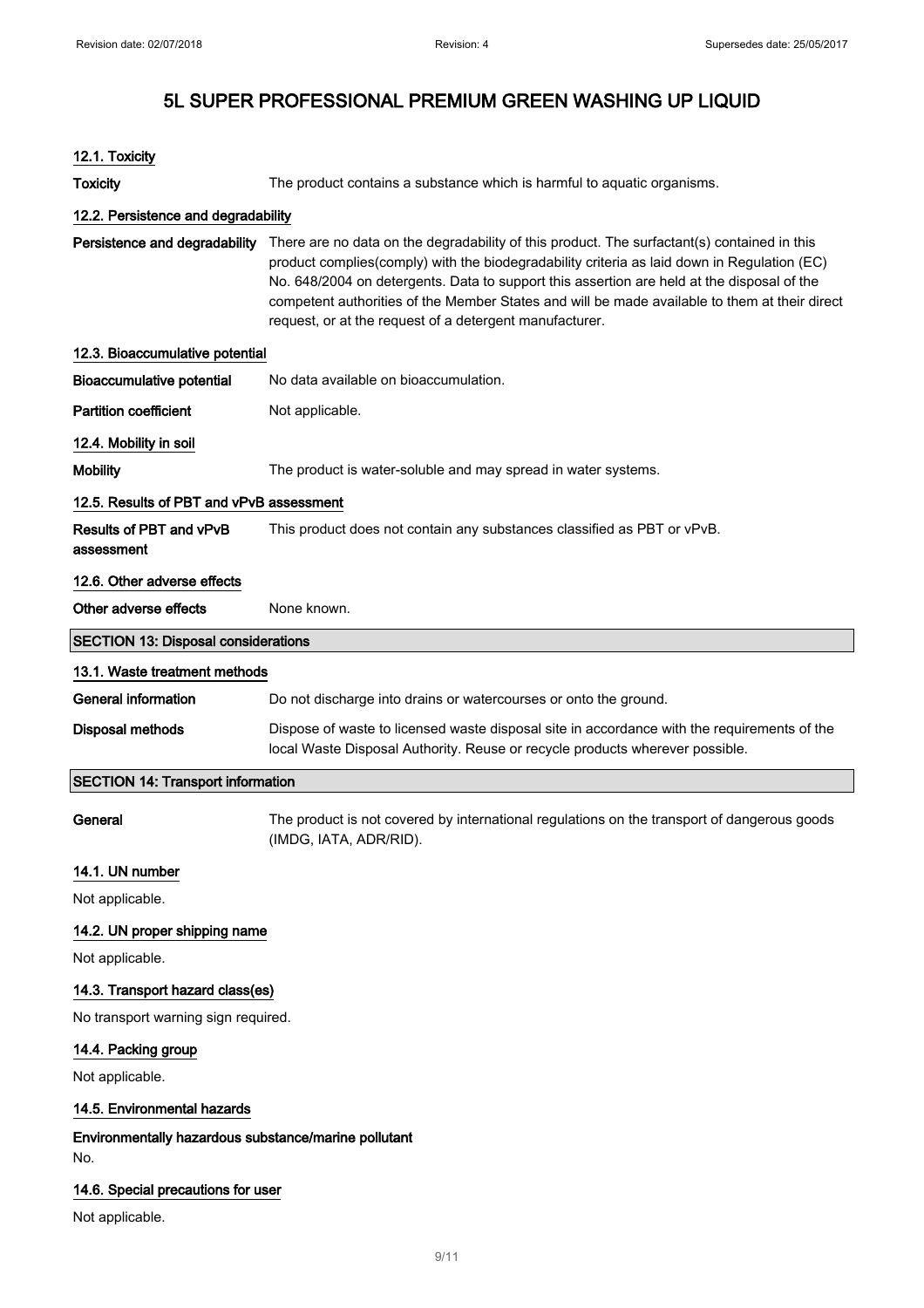### 14.7. Transport in bulk according to Annex II of MARPOL and the IBC Code

#### Transport in bulk according to Not applicable. Annex II of MARPOL 73/78 and the IBC Code

#### SECTION 15: Regulatory information

| 15.1. Safety, health and environmental regulations/legislation specific for the substance or mixture |                                                                                                                                                                                                                                                                                                                                                                                                                                                                                                                                                                                                                                                                                                                                                                                                                                                                                                                                                                                                                                                                                         |  |
|------------------------------------------------------------------------------------------------------|-----------------------------------------------------------------------------------------------------------------------------------------------------------------------------------------------------------------------------------------------------------------------------------------------------------------------------------------------------------------------------------------------------------------------------------------------------------------------------------------------------------------------------------------------------------------------------------------------------------------------------------------------------------------------------------------------------------------------------------------------------------------------------------------------------------------------------------------------------------------------------------------------------------------------------------------------------------------------------------------------------------------------------------------------------------------------------------------|--|
| National regulations                                                                                 | GB (UK) CLP and REACH Regulations.<br>The Control of Substances Hazardous to Health Regulations 2002 (SI 2002 No. 2677) (as<br>amended).<br>EH40/2005 Workplace exposure limits.                                                                                                                                                                                                                                                                                                                                                                                                                                                                                                                                                                                                                                                                                                                                                                                                                                                                                                        |  |
| <b>EU</b> legislation                                                                                | Regulation (EC) No 1907/2006 of the European Parliament and of the Council of 18<br>December 2006 concerning the Registration, Evaluation, Authorisation and Restriction of<br>Chemicals (REACH) (as amended).<br>Commission Regulation (EU) No 453/2010 of 20 May 2010.<br>Regulation (EC) No 1272/2008 of the European Parliament and of the Council of 16<br>December 2008 on classification, labelling and packaging of substances and mixtures (as<br>amended).<br>Commission Directive 2000/39/EC of 8 June 2000 establishing a first list of indicative<br>occupational exposure limit values in implementation of Council Directive 98/24/EC on the<br>protection of the health and safety of workers from the risks related to chemical agents at<br>work (as amended).<br>Commission Decision 2000/532/EC as amended by Decision 2001/118/EC establishing a list<br>of wastes and hazardous waste pursuant to Council Directive 75/442/EEC on waste and<br>Directive 91/689/EEC on hazardous waste with amendments.<br>Commission Regulation (EU) No 2015/830 of 28 May 2015. |  |
| Guidance                                                                                             | Workplace Exposure Limits EH40.<br>ECHA Guidance on the Application of the CLP Criteria.<br>ECHA Guidance on the compilation of safety data sheets.<br><b>COSHH Essentials.</b><br>Technical Guidance WM2: Hazardous Waste.                                                                                                                                                                                                                                                                                                                                                                                                                                                                                                                                                                                                                                                                                                                                                                                                                                                             |  |

#### 15.2. Chemical safety assessment

No information available.

#### SECTION 16: Other information

| Abbreviations and acronyms<br>used in the safety data sheet | DNEL: Derived No Effect Level.<br>PBT: Persistent, Bioaccumulative and Toxic substance.<br>PNEC: Predicted No Effect Concentration.<br>MARPOL 73/78: International Convention for the Prevention of Pollution From Ships, 1973 as<br>modified by the Protocol of 1978. |
|-------------------------------------------------------------|------------------------------------------------------------------------------------------------------------------------------------------------------------------------------------------------------------------------------------------------------------------------|
| <b>Revision comments</b>                                    | New revision number applied to comply with Commission Regulation (EU) No 2015/830 Of<br>28 May 2015' NOTE: Lines within the margin indicate significant changes from the previous<br>revision.                                                                         |
| <b>Revision date</b>                                        | 02/07/2018                                                                                                                                                                                                                                                             |
| Revision                                                    | 4                                                                                                                                                                                                                                                                      |
| Supersedes date                                             | 25/05/2017                                                                                                                                                                                                                                                             |
| SDS number                                                  | 20606                                                                                                                                                                                                                                                                  |